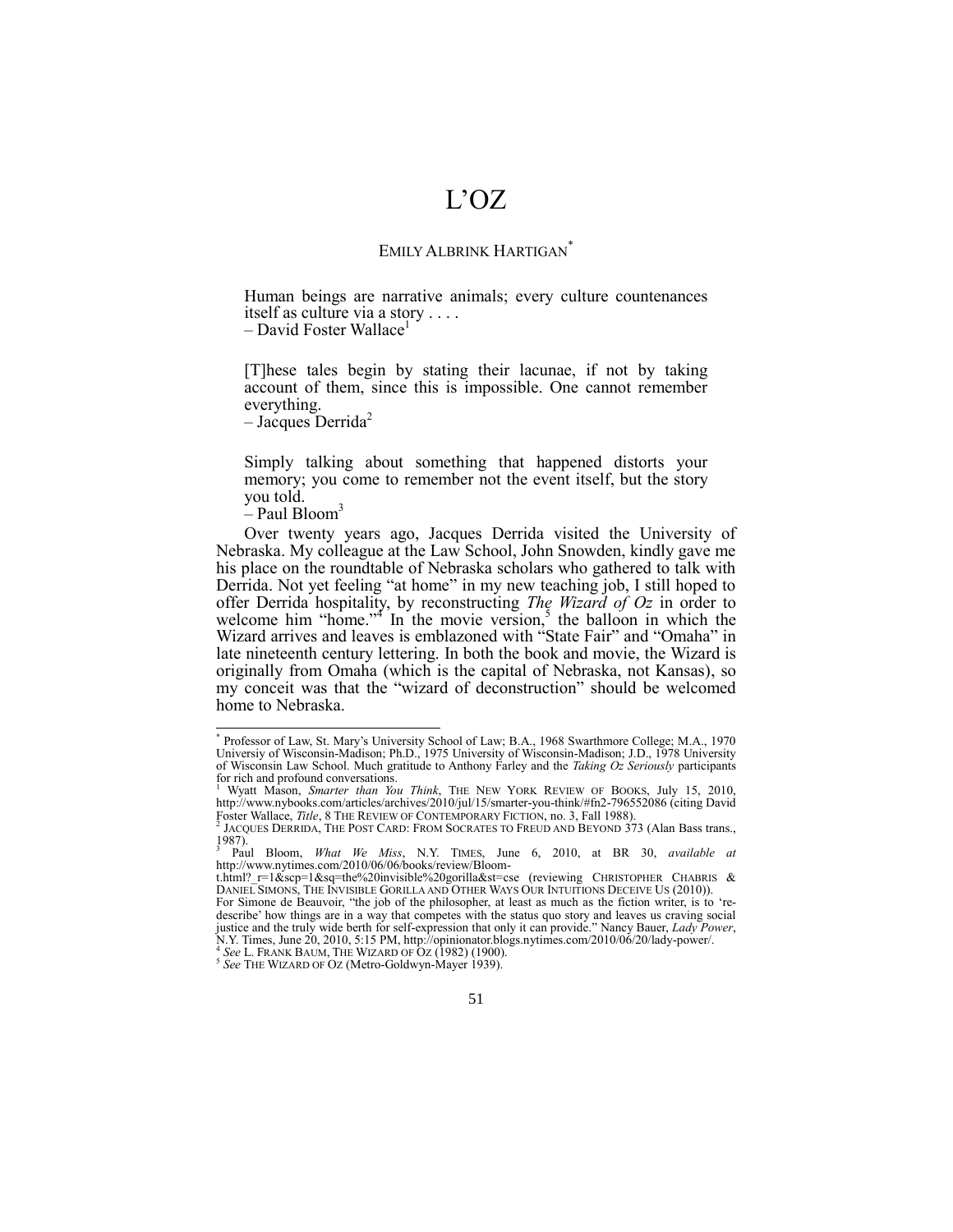Marking Derrida's place in the story were his own references to himself as a man "derriere le rideau" (behind the curtain), his more arcane use of "pharmakeus" (wizard) in *Plato's Pharmacy*,<sup>7'</sup> as well as the mystification of which he was accused. After—and perhaps during—the roundtable, Derrida recognized a major reason I let the story choose me, a cause hidden in plain sight: the welcome story was also about the feminine in our culture and in the academy. In the end, Dorothy does not need to return with the professor in his hot air balloon—she finds her own way home.<sup>8</sup>

The power of the meetings which Derrida and I experienced both at the roundtable and the dinner the prior evening, was affirmed in his missive to me following the visit. The reality of what I interrogated Derrida about (deconstruction is all about interrogation) made its ironic narrative turn.

Derrida's epistle, clearly addressed to me in a blue airmail envelope properly sealed, somehow made its way to the head of the University of Nebraska Press, who had orchestrated Derrida's visit. Not only did someone in the press head's office rip open the envelope not addressed to her, but also the press head thought that it would be a gesture of apology for having opened my mail to read it and then translate the letter for me.

The unsolicited translation was a bit forced as it circled around the phrase that the university press fellow was confident meant a "band of brothers" for which Derrida seemingly expressed gratitude. Even my thin French rebelled at the offered "brotherly" translation, so I consulted with a colleague with excellent French; he discerned that the key sentence was about Derrida's gratitude for my "amitié" during his visit. Amitié can be translated into something like caring, friendship, and/or kindness. With the new translation, the entire missive came clear. We sent our alternative reading to the head of the press, who agreed we had it right. There was nothing in the letter about the guys.

That masculine misreading—not to mention invasion—had faded from my memory until I started to write this piece for an Oz conference, *Taking Oz Seriously*, which Anthony Farley was gathering at Albany Law School. I contemplated the interaction between the Law and the girl/woman in *The Wizard of Oz*—a very powerful dynamic because the journey in the movie is set in motion by the legal document that Miss Gulch waves at Uncle Henry and Auntie Em.<sup>9</sup> That law-proclaiming document is an order allowing Miss Gulch to take Toto away from Dorothy.<sup>10</sup> Auntie Em, despite breaking convention to tell Miss Gulch what she thinks of her, surrenders to the potent legal document because she "can't go against the law."<sup>11</sup> As a result, the loving but distracted adoptive parents hand the iconic pellucid

 6 *See* Claude Levesque, *That Incredible Thing Which Was Not*, *in* THE EAR OF THE OTHER (Christie McDonald & Claude Levesque eds., Avital Ronell trans., 1985); JACQUES DERRIDA, IN THE EAR OF THE OTHER (Christie McDonald & Claude Levesque eds., Avital Ronell trans., 1985).<br><sup>7</sup> LeOUES DERRIDA, DISSEMBLATION 117, 10 (Berbare Johnson trans., The Univ.

JACQUES DERRIDA, DISSEMINATION 117–19 (Barbara Johnson trans., The Univ. of Chi. Press 1981).

<sup>8</sup> BAUM, *supra* not[e 4,](#page-0-0) at 187–88.

<sup>9</sup> THE WIZARD OF OZ*, supra* not[e 5.](#page-0-1) <sup>10</sup> *Id.*

<sup>11</sup> *Id.*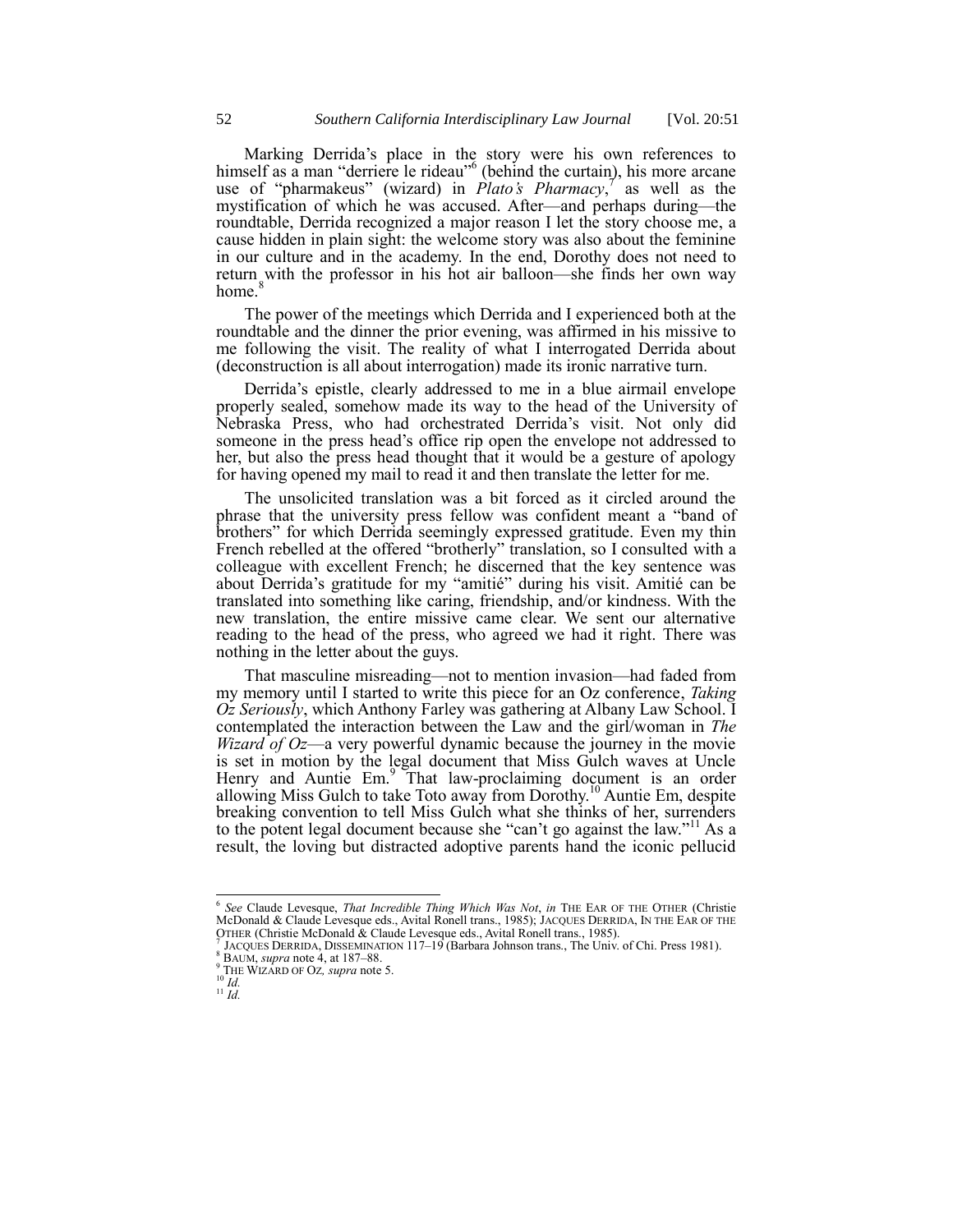character over to Ms. Negative Feminine.<sup>12</sup> Ms. Gulch tries to stuff him (played by girl  $\frac{1}{3}$ dogs—a Shakespearean irony) in a basket, but Toto, the  $A$ ll," will out.<sup>13</sup>

Derrida had heard in the roundtable tale of welcome just who Toto might be: that "All" who never speaks but is crucial to the narrative engine, sometimes even revealing the man behind the curtain, Professor-Marvel-as-Wizard.<sup>14</sup> Derrida ended his warm letter to me with "[d]ites-le á Toto. And during the roundtable, he referred, in responding to my question about why there were not more women's writings in his texts, to Toto's having "done what needed to be done" both for him and for me to be there. Far from claiming the role of the dog, he gave that non-human Other space, respect.

<span id="page-2-0"></span>But that contemporary curtain-puller, Google, revealed to me another story of my encounter with Derrida hidden in plain sight for all these years, a tale that had been constructed by men.<sup>16</sup> Several Google references came up about our story, including a full rendition of the roundtable and the "woman from the law school" who got up and in "excruciating detail" tried to trap Derrida into the wizard role, while he outfoxed her and claimed to be "ze dog," as another version put it.<sup>17</sup> The most detailed and least incongruent version was in a Derrida book by Professor Michael Naas attributed to one of the author's philosophical colleagues who was indeed in the roundtable audience.<sup>18</sup>

<span id="page-2-2"></span>Here is my problem: there is a videotape of the roundtable, and the story the guys tell is not on the videotape. Au contraire. Derrida not only did not claim the dog role (though he confessed a great fondness for philosopher Bertrand Russell's Fido<sup>19</sup>), but he also made room for what he and I had discussed the night before with the roundtable members, what he and I called the Wholly Other.<sup>20</sup> The guys apparently missed that presenceand-absence.

<span id="page-2-1"></span>I intended to pursue the saga of the mystical dog and the girl-becomewoman (those are red-sequined, high-heeled dancing shoes, not Keds, that Dorothy clicks together<sup>21</sup>) in light of the law and the academy, but I also hoped to have a conversation with the philosopher who told a story about something that did not happen but also did happen, or else he would not have told his story. I hoped that we could unravel some of the social

 $\overline{a}$ <sup>12</sup> *Id.* <sup>13</sup> *Id.*

<sup>14</sup> BAUM, *supra* not[e 4,](#page-0-0) at 132–33.

 $15$  Letter from Jacques Derrida to author (1990) (on file with author).

<sup>16</sup> *See, e.g.*, Leland de la Durantaye, *Of Spirit: The Late, Great Derrida's Last Lectures Had a Mysterious Double in the Crowd*, THE VILLAGE VOICE, Nov. 9, 2004, <br>http://www.villagevoice.com/2004-11-09/news/of-spirit/1/ (A telling (if apocryphal) Kansas appearance: An audience member stood up and recounted the scene from The Wizard of  $Oz$ ...."); Johann Hari *Derrida—A Follow-On Article*, JOHANN HARI (Dec. 16, 2004), http://www.johannhari.com/2004/12/17/derrida-a-follow-on-article ("The best story about Derrida is probably apocryphal. An audience member at a Derrida lecture in Kansas confronted the master with a scene from the Wizard of Oz.").

<sup>17</sup> Durantaye, *supra* not[e 16.](#page-2-0) 

 $^{18}$  Michael Naas, Derrida from Now On 228–29 (2008).

<sup>19</sup> DERRIDA, *supra* not[e 2,](#page-0-2) at 243–44.

<sup>20</sup> DVD: Derrida Roundtable UNL 1989 (on file with author).

<sup>21</sup> THE WIZARD OF OZ, *supra* not[e 5.](#page-0-1)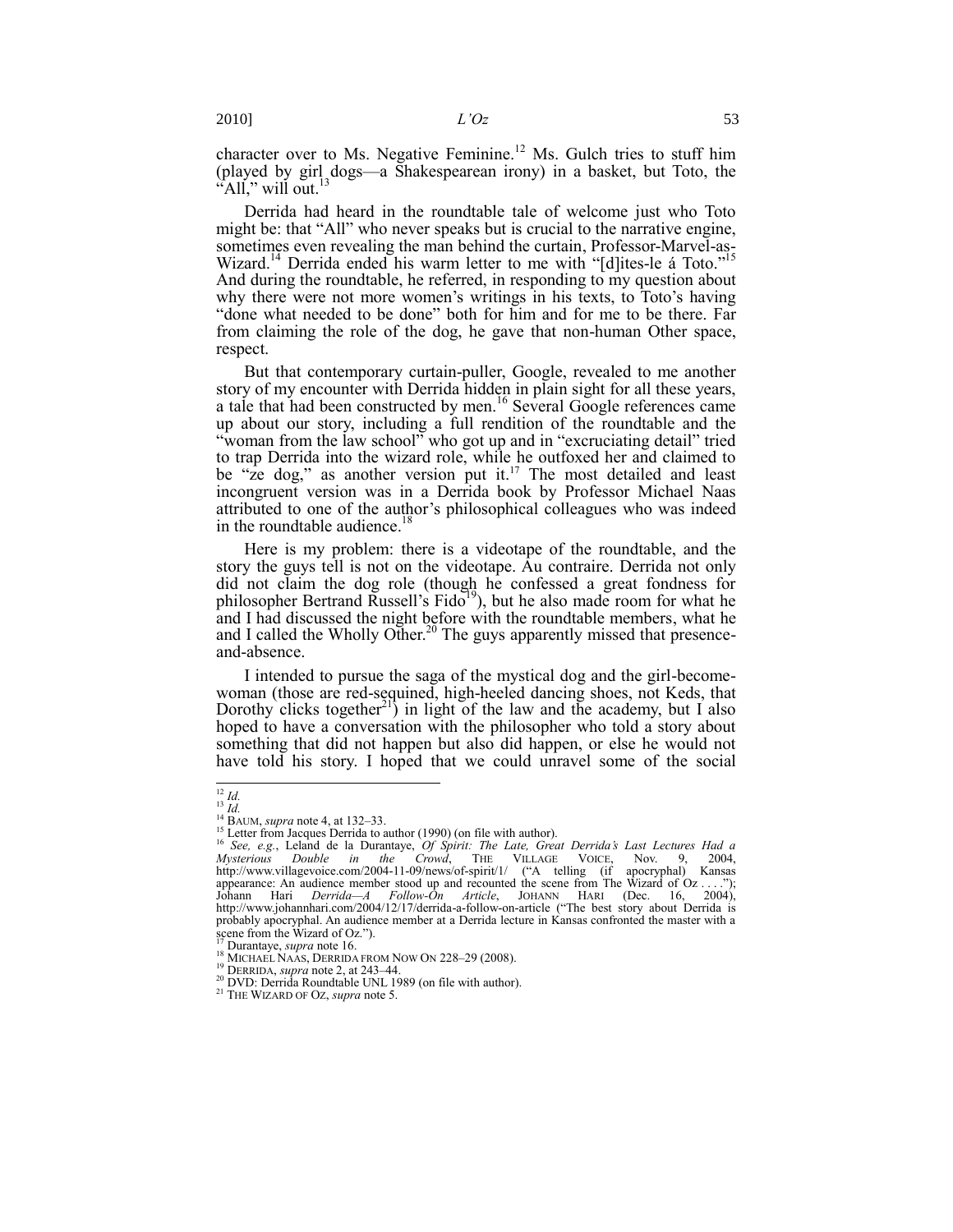constructions and reactions to those constructions that produced a false-buttrue narrative. Our roundtable spectator, Professor Bill Martin, had had his own raveling experience in Texas—our earnest education squad at the Texas Education Agency<sup>22</sup> recently tried to ban a book called *Brown Bear*, *Brown Bear, What Do You See?* because one of the members of the Agency mixed up that book's author, Bill Martin, with our philosopher Professor Martin, who wrote *Ethical Marxism: The Categorical Imperative of Liberation (Creative Marxism)*. 23

<span id="page-3-0"></span>Perhaps misunderstood academics with philosophical bents will be able to construct a new story with new (always provisional) laws. The prospect is daunting, for the "massively male"<sup>24"</sup> academy, as Derrida described it that day in Nebraska, is often tone-deaf to the feminine and the spiritual. Much as Creon could not imagine that the gods would care to treat Polynices's body as sacred,<sup>25</sup> the male vantage even in these gendercomplex times tends to dismiss the very aspects of law that the Greeks tried to warn the patriarchy not to forget. At the end of the *Oresteia*, the Furies' underground journey proceeds with the warning that no city can thrive without them—the powers of the "daughters of the night" are not to be scorned.<sup>26</sup> Friedrich Nietzsche summoned the Dionysian back to public  $\cos$ consciousness, $27$  but the academy finds the millennial pull of the Apollonian captivating, reverting to the realm in which woman and spirit are "uninteresting" in the alleged business of ideas.<sup>28</sup> Legal scholarship has aggravated that masculinizing tendency, pulling the curtain back into place again and again. But Dorothy realized her journey home via her mantra, in a Hasidic $^{29}$  tale with help from good witches and a good wizard, and law will never be the Same.

Auntie Em and Uncle Henry had no voice in the proceeding that produced the legal document allowing the confiscation of Toto; Dorothy was a step even further removed from legal power because she is a child.<sup>30</sup> The law as overpowering, the tool of the well connected Miss Gulch, is the

\* \* \*

 $22$  Changes in Texas textbooks engineered by this Agency include a requirement, for example, that students "evaluate efforts by global organizations to undermine U.S. sovereignty" and others discussed in editorial. Editorial, *Politicized Curriculum in Texas*, N.Y. TIMES, May 26, 2010, at A26. *See also* Cal Thomas, *Texas' Textbook Wars*, DALLAS NEWS, May 25, 2010, 4:10 PM CDT, http://www.dallasnews.com/sharedcontent/dws/dn/opinion/viewpoints/stories/DN-

thomas\_26edi.State.Edition1.244c24d.html; Kathy Miller, *Time for Texas to Fix Flawed Curriculum Process*, DALLAS NEWS, May 25, 2010, 4:08 PM CDT, http://www.dallasnews.com/sharedcontent/dws/dn/opinion/viewpoints/stories/DN-

miller\_26edi.State.Edition1.244ea05.html. <sup>23</sup> Traci Shurley, *Confused Texas Education Board Bans Kids' Author from Curriculum*, DALLAS NEWS, Jan. 24, 2010, 11:40 PM CST, http://www.dallasnews.com/sharedcontent/dws/news/texassouthwest/stories/012510dntexbooks.3e17c5  $0.$ html.

<sup>24</sup> DVD: Derrida Roundtable UNL 1989, *supra* not[e 20.](#page-2-1)

<sup>&</sup>lt;sup>25</sup> SOPHOCLES, ANTIGONE 63 (Reginald Gibbons & Charles Segal trans., Oxford Univ. Press, 2003).

<sup>&</sup>lt;sup>26</sup> AESCHYLUS, THE ORESTREIA 249 (David Grene & Wendy Doniger O'Flaherty trans., The Univ. of Chi. Press, 1989); Emily Albrink Hartigan, *Outlawing God the Daughter* 9 S. CAL. REV. L. & WOMEN'S STUD. 227, 245–46 (2000).

<sup>27</sup> *See* FRIEDRICH NIETZSCHE, THE BIRTH OF TRAGEDY (Walter Kaufmann trans., 1967).  $^{28}$  *Id.* 

<sup>&</sup>lt;sup>29</sup> See infra text accompanying note[s 50](#page-7-0)–[52.](#page-8-0)

<sup>30</sup> THE WIZARD OF OZ, *supra* not[e 5.](#page-0-1)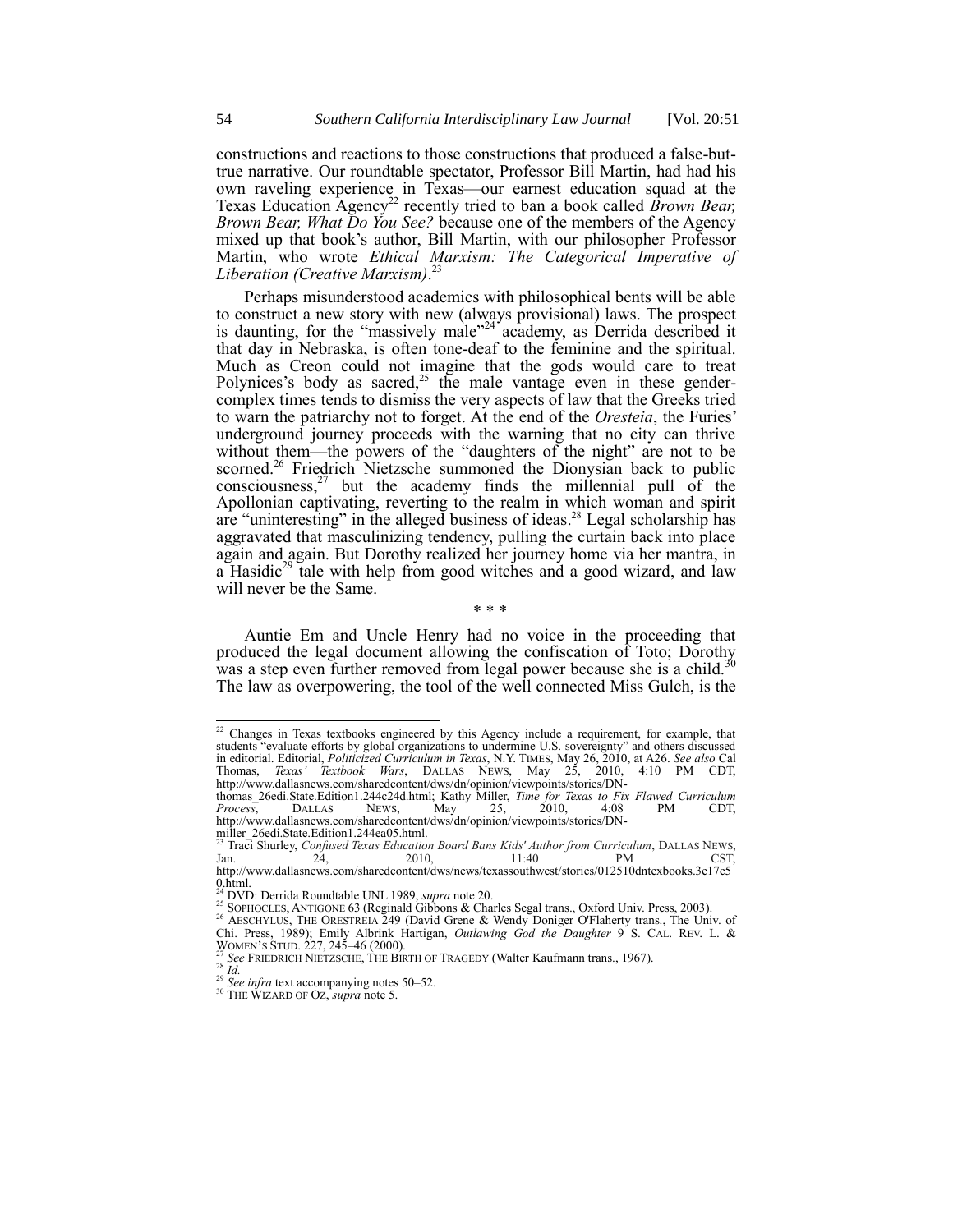<span id="page-4-0"></span>violent face of the Force of Law when it is an overpowering force.<sup>31</sup> Without process, law commands the beloved creature who is Dorothy's closest companion. As Robert Cover eloquently noted in his iconic article, law takes, imprisons, tears down, builds up, and even executes.<sup>32</sup> Flight from the world of black and white law is to rescue Toto and to take him beyond language to "somewhere over the rainbow" where Dorothy and Toto are safe.

The journey requires help and who better than a professor? Any of us addressing this story from our academic perch cannot totally escape our location, and those of us who teach law are even more precariously situated. We help to populate the world that produces edicts against young girls and dogs, against the unsocialized feminine and the sacred.

What can Dorothy's journey—for Derrida was right when he joked with me that the story titled after the wizard was really about me—tell those of us stuck or struggling within the professor's role? Derrida might point to the supplement, the margin, the inversions of our reiterated social constructions that promise us newness and the insights of the unexpected.

In the end, Dorothy returns "home," but leaves behind a world to be governed. The professor, ever the dilettante, abdicates—leaving the recently-empowered Scarecrow governing, although the Lion is still King of the Forest, in a realm of mixed sovereignties.<sup>33</sup> The wizard has transformed the trio who accompanied Dorothy by telling them in effect that if they "don't find [their heart's desire] in [their] own back yard, then [they] never really lost it to begin with.<sup>334</sup> Dorothy was not saved by professorial affirmation, however—that took the wisdom of a good witch.

At the end of the day, are Glinda and her apprentice Dorothy empowered to deal with the law? I think the implication is that not only is Dorothy transformed, but she is also transformative. Although it seems that the adults are just playing her along at the end, disbelieving her story and humoring her out of love, Dorothy has seen the world in color, and it will never be black and white (or even simply grey) again for her. The viewer knows that Toto is for the moment safe although it is unclear what metaphorical house may have fallen on Miss Gulch or why water was lethal to her counterpart, the Wicked Witch of the West.<sup>35</sup>

The Wicked Witch of the West has already been rehabilitated through the "back-story" (the supplement) of *The Wiz*,<sup>36</sup> perhaps because we have learned in this postmodern age that no villain is quite what s/he seems (in my tradition, the Messiah is executed as a criminal). In Western modern thought, the feminine is rarely perceived as having real presence, except as

<sup>&</sup>lt;sup>31</sup> Jacques Derrida, *Force of Law: The "Mythical Foundation of Authority*," 11 CARDOZO L. REV. 919 (1990) (trans. Mary Quaintance) [hereinafter Derrida, *Force of Law*]. Many of these papers, along with Derrida's text, were later compiled in Jacques Derrida, *Force of Law: The ―Mythical Foundation of Authority‖, in* DECONSTRUCTION AND THE POSSIBILITY OF JUSTICE 3 (Drucilla Cornell, Michel Rosenfeld & David Gray Carlsen, eds., 1992).

Robert M. Cover, *Violence and the Word*, 95 YALE L.J. 1601 (1986).

<sup>33</sup> BAUM, *supra* not[e 4,](#page-0-0) at 150, 173.

<sup>34</sup> THE WIZARD OF OZ, *supra* not[e 5.](#page-0-1) <sup>35</sup> *Id.*

<sup>&</sup>lt;sup>36</sup> THE WIZ (Motown Prods. 1978).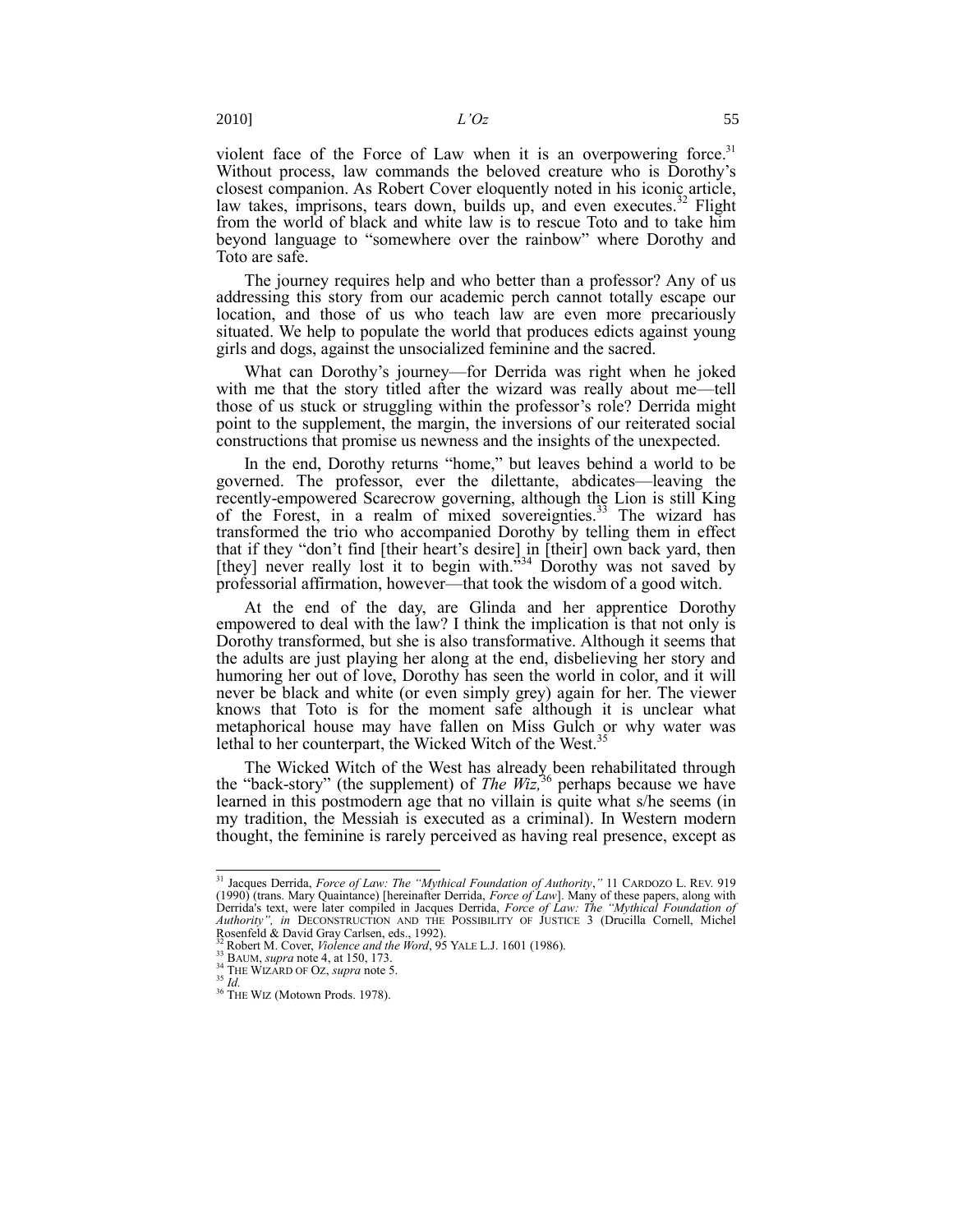the Other. The best of postmodern thought attempts to reorient what we think we know by putting the self in necessary relation to the Other, without whom the self is not truly human. It is with this in mind that I turn back to the masculine genesis of the Derrida story that did not happen.

In order to re-ground the story, I attempted to converse with the most identifiable source of the masculine version, and succeeded in getting a few seemingly responsive emails. After a silence despite several emails, I sent him a compact disc of the actual roundtable with Derrida, the one from which the philosopher drew his account. There was still no response.

What recourse does the excluded party have when the proceeding has been handled without her? Perhaps she should run away with Toto, but this refusal to engage may be in some ways more lethal than a violent order to seize; how to respond to the time-honored tactic of ignoring the feminine? It calls to mind early male professors' explanations for not including women's texts in law and literature syllabi and articles: they just did not find them interesting or important. Ah, where is Robert Graves' Muse, the very spectral presence for whom the male performs his  $art?$ <sup>37</sup> She is safely over the rainbow, in the male imaginary. Concrete women in the academy—that is another story.

The scripted humiliation for the "woman from the law school" seems to stand unanswered; she has been dispatched by the apocryphal oneupmanship of a dismissive Derrida. Somehow avoiding the role of the professor (a role every person at the roundtable and most of the audience actually occupied), Derrida allegedly put down this tiresome woman with a Gallic riposte satisfying to those who thought him to be burdened by long and excruciating stories. Such a story is a patent injustice to a remarkably warm, engaging, respectful, and infinitely imaginative man (he described my version of *The Wizard of Oz*, which he had never seen, as "told so beautifully" demonstrating that there is no single "audience" perspective).

So, in justice to Derrida and the story, I relay my version. It is grounded in written and recorded documentation, as well as my own actual conversation with Derrida; the account in the masculine book is from a spectator.<sup>38</sup> Had I been in the audience, I suspect that I also would have been impatient to be able to participate and that I might even imagine how irritating it was to have someone taking up time and space that I might have better occupied. Had I been a man and a philosopher, I suspect that my irritation might have been even sharper. But I am not a man. And because the social constructions that molded my BA in philosophy, my PhD in political philosophy, and my JD were overwhelmingly, indeed "massively" masculine, I am privy to both that perspective and my own as Other.<sup>39</sup>

<sup>&</sup>lt;sup>37</sup> See, e.g., ROBERT GRAVES, THE WHITE GODDESS (1948).

<sup>&</sup>lt;sup>38</sup> See NAAS, *supra* not[e 18.](#page-2-2)<br><sup>39</sup> Although at times Derrida may seem to slip into a dualism about feminism, either phallogocentric striving for power within patriarchal hierarchy, as in JACQUES DERRIDA, SPURS 97 (Barbara Harlow trans., 1979), or "joyous disturbance," subverting that masculine privilege, as in Jacques Derrida & Christie V. McDonald, *Choreographies*, *in* FEMINIST INTERPRETATIONS OF JACQUES DERRIDA 23, 28 (Nancy J. Holland ed., Christie V. McDonald trans., 1997). The notion of double consciousness, see Richard Delgado & Jean Stefancic, *Why Do We Tell the Same Stories?: Law Reform, Critical Librarianship, and the Triple Helix Dilemma*, 42 STAN. L. REV. 207, 223 (1989), suggests a more complex possibility.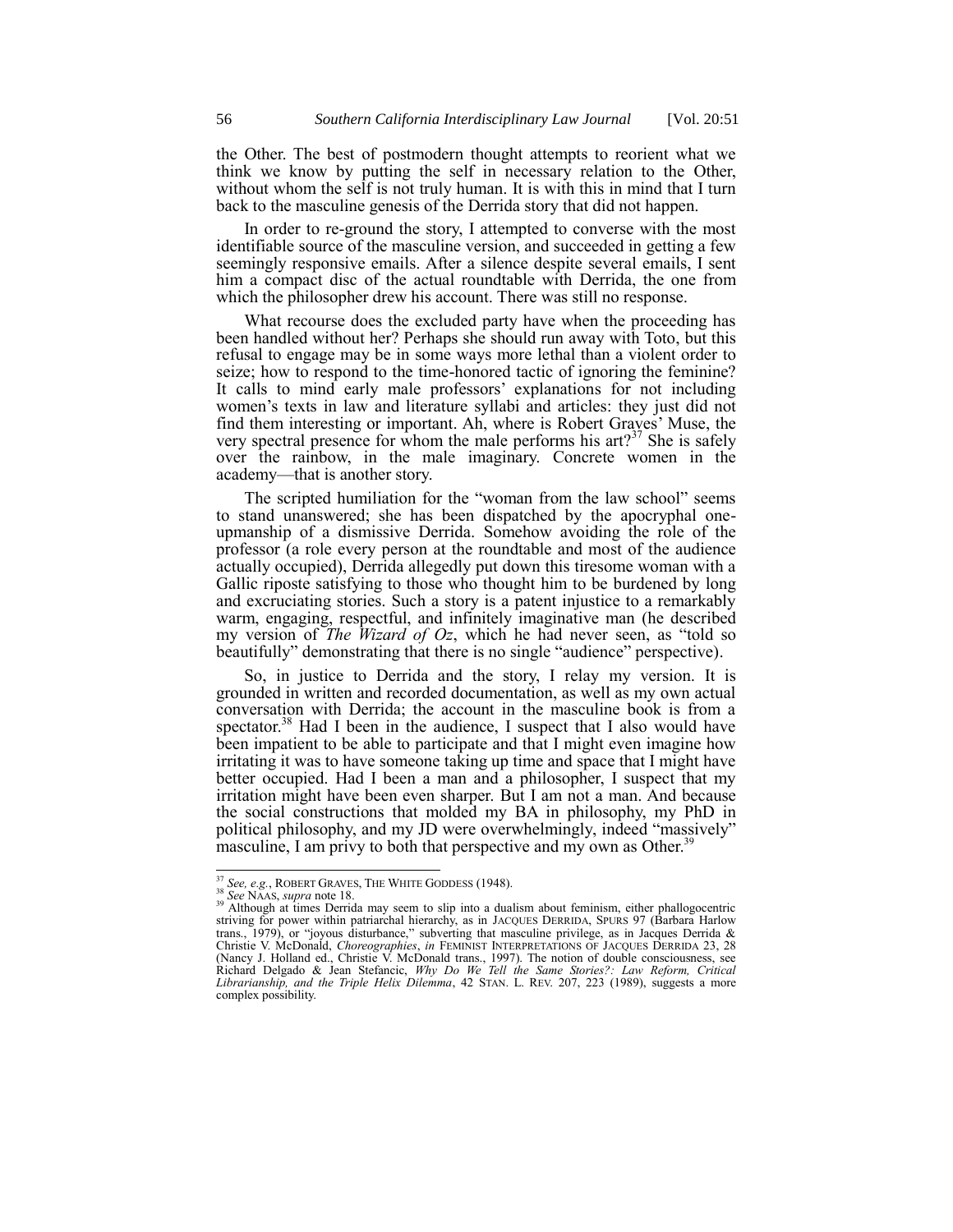l

It was because of that overwhelmingly patriarchal system of "knowing" that I had as a student welcomed the liberation from Allowing that I had as a structure work by Ludwig Wittgenstein offered. Wittgenstein suggested that philosophy was a disease needing therapy, $40^4$ and after I had realized that philosophy had no more "truth" than other ways of knowing, I felt free from the false "enchantment" of words spun by philosophical puzzles posed by professionals. I wrote as much to Derrida in the letter to which he responded.

What drew me back into reading philosophy was my meeting(s) with Derrida. After the roundtable and our clowning around for my student's camera with the boxed video of the movie of *The Wizard of Oz* that I presented him, he said to me at least three and I think four times, "I hope we will meet again." To the first iteration, I replied, "you are always welcome home," and to the others, simply, "so do  $\hat{I}$ ." The night before, we had conversed about (in the presence-and-absence of) the Wholly Other, in the midst of which he interjected, "this is very difficult," and I just responded, "yes"—because to talk with words that are full involves more than words, and to do that when discussing the "You" which Martin Buber writes of, $41$  is a simultaneous conversation with/of someone/something else. That simultaneity at its best becomes a conversation of the Wholly Other in more than one manifestation.

<span id="page-6-0"></span>This "else" is suggested in Emmanuel Levinas's Otherwise than Being *or Beyond Essence*, <sup>42</sup> and in Stanley Cavell's discussion of the late Wittgenstein.<sup>43</sup> Cavell, philosopher and cultural commentator, plays with the positive side of enchantment in a disenchanted world of secular modernism, with the draw of metaphysics, the disorientation of the Other.<sup>44</sup> The ongoing conversation, rather than a monologue, is the very animation of this "else" that now openly haunts contemporary thought. The yearning for encounters with the truly Other is manifest in Stanley Fish's recent musings in the *New York Times*. <sup>45</sup> Fish even deconstructs Jürgen Habermas's attempts to renew the sacred, showing that a utilitarian sense of absence is much too modern and controlling—but Fish himself can only still advert to this "something."<sup>46</sup>

Cavell, on the other hand, begins to lace his text with references in the direction of the uncanny,<sup>47</sup> the sacred,<sup>48</sup> and the Wholly Other.<sup>49</sup> What

<sup>&</sup>lt;sup>40</sup> *See, e.g.*, LUDWIG WITTGENSTEIN, PHILOSOPHICAL INVESTIGATIONS (G.E.M. Anscombe et al. trans., 4th ed. 2009).

<sup>&</sup>lt;sup>41</sup> MARTIN BUBER, I AND THOU (Walter Kaufmann trans., 1970).

<sup>42</sup> *See generally* EMMANUEL LEVINAS, OTHERWISE THAN BEING OR BEYOND ESSENCE (Alphonso Lingis trans.  $1991$ ).

<sup>43</sup> *See* STANLEY CAVELL, CONDITIONS HANDSOME AND UNHANDSOME 64–100 (1990); STANLEY CAVELL, PHILOSOPHY THE DAY AFTER TOMORROW 192 (2005) [hereinafter CAVELL, PHILOSOPHY THE DAY AFTER TOMORROW].

<sup>44</sup> CAVELL, PHILOSOPHY THE DAY AFTER TOMORROW, *supra* not[e 43,](#page-6-0) at 148–50, 200–12.

 $45$  "[T]he epistemological critique of religion—it is an inferior way of knowing—is the flip side of a naïve and untenable positivism. And the critique of religion's content—it's cotton-candy fluff—is the product of incredible ignorance.‖ Stanley Fish, *God Talk, Part 2*, N.Y. TIMES, May 17, 2009,

http://opinionator.blogs.nytimes.com/2009/05/17/god-talk-part-2/.<br><sup>46</sup> Stanley Fish, *Does Reason Know What it is Missing?*, N.Y. TIMES, Apr. 12, 2010,<br>http://opinionator.blogs.nytimes.com/2010/04/12/does-reason-know-what-

<sup>47</sup> STANLEY CAVELL, *The Uncanniness of the Ordinary*, *in* IN QUEST OF THE ORDINARY 153, 154 (1994).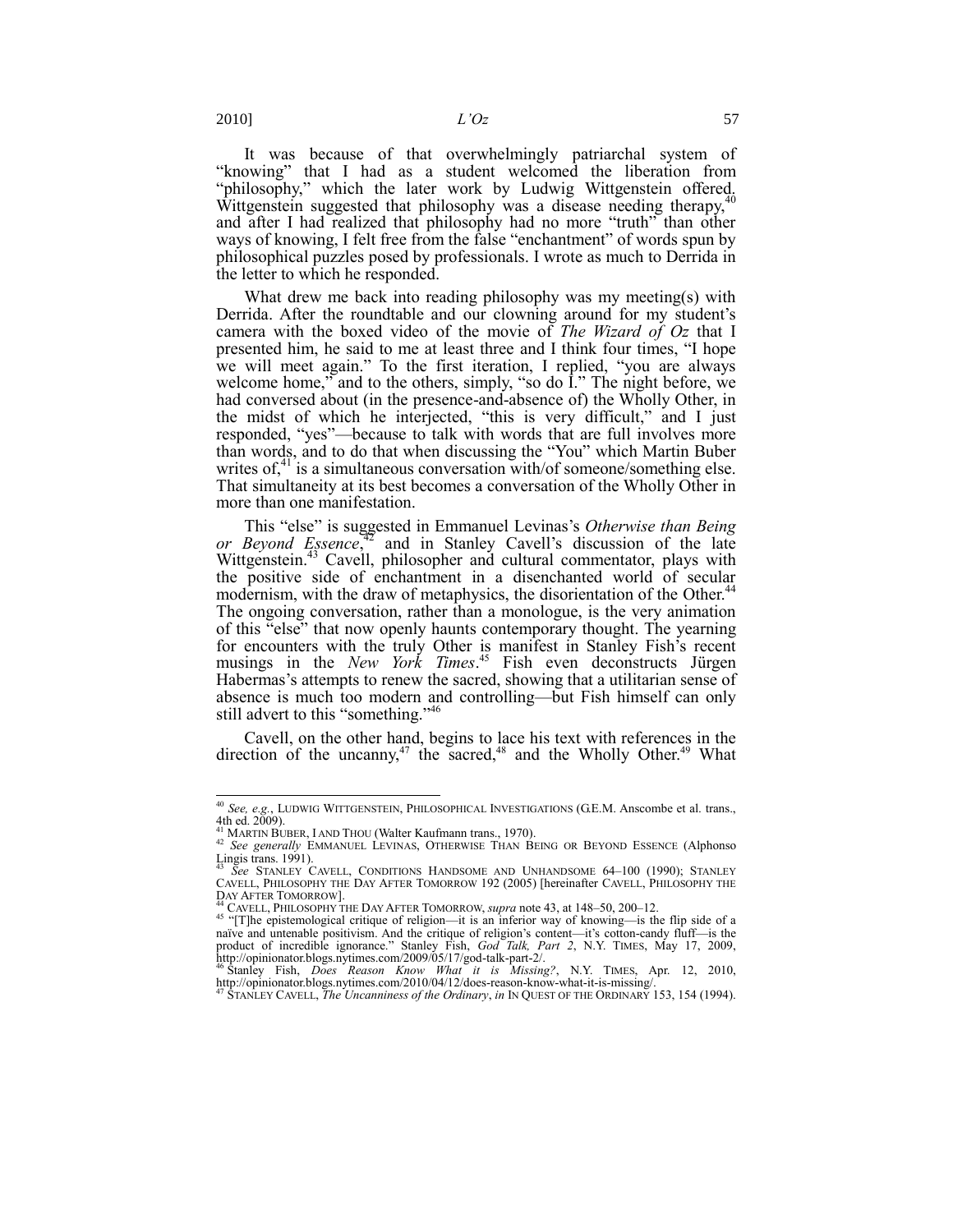Cavell's "else" shares with Buber and Derrida is the commitment to the ultimately unknowability of the Wholly Other. Doing a textual dance that steps even momentarily into the abyss is radically daunting to the modern rational consciousness, and those who honor its strengths must move on sacred ground with trepidation. Leaving Kansas is risky indeed.

But staying in Kansas where the law has become the dead letter of power is intolerable. We leave the home that has become the stultifying, hierarchic, orthodoxy of triumphalism, whether religious or scientific. We find that we have left Auntie Em at home mourning in relationship, anxious for us. The very Hasidic story the echoes of which cannot be (and were not, as the videotape reveals) denied in the Oz story, is a reminder of the necessary and also always incomplete journey. Buber's version is "The Treasure":

Rabbi Bunam used to tell young men who came to him for the first time the story of Rabbi Eizik, son of Rabbi Yekel of Cracow. After many years of great poverty which had never shaken his faith in God, he dreamed someone bade him look for a treasure in Prague, under the bridge which leads to the king's palace. When the dream recurred a third time, Rabbi Eizik prepared for the journey and set out for Prague. But the bridge was guarded day and night and he did not dare to start digging. Nevertheless he went to the bridge every morning and kept walking around it until evening. Finally the captain of the guards, who had been watching him, asked in a kindly way whether he was looking for something or waiting for somebody. Rabbi Eizik told him of the dream which had brought him here from a faraway country. The captain laughed: "And so to please the dream, you poor fellow wore out your shoes to come here! As for having faith in dreams, if I had had it, I should have had to get going when a dream once told me to go to Cracow and dig for treasure under the stove in the room of a Jew—Eizik, son of Yekel, that was the name! Eizik, son of Yekel! I can just imagine what it would be like, how I should have to try every house over there, where one half of the Jews are named Eizik and the other Yekel!" And he laughed again. Rabbi Eizik bowed, traveled home, dug up the treasure from under the stove, and built the House of Prayer which is called "Reb Eizik Reb Yekel's Shul."

<span id="page-7-0"></span>"Take this story to heart," Rabbi Bunam used to add, "and make what it says your own: There is something you cannot find anywhere in the world, not even at the zaddik's, and there is, nevertheless, a place where you can find it." $50$ 

 $\overline{a}$ 

<sup>48</sup> *See, e.g.*, *id.*; Stanley Cavell, *The Fantastic of Philosophy*, 15 AM. POETRY R. 45 (May/June 1986). *See also Standaley Cavell, The Fantastic of Philosophy*, *See also STANLEY CAVELL*, THE CLAIM OF REASON 143 (1979).

<sup>49</sup> STANLEY CAVELL, *Kierkegaard's On Authority and Revelation*, *in* MUST WE MEAN WHAT WE SAY?: ABOOK OF ESSAYS 170 (2nd ed. 2002). <sup>50</sup> MARTIN BUBER, *Here Where One Stands*, *in* THE WAY OF MAN ACCORDING TO THE TEACHINGS OF

HASIDIM 28–29 (Pendle Hill 1958).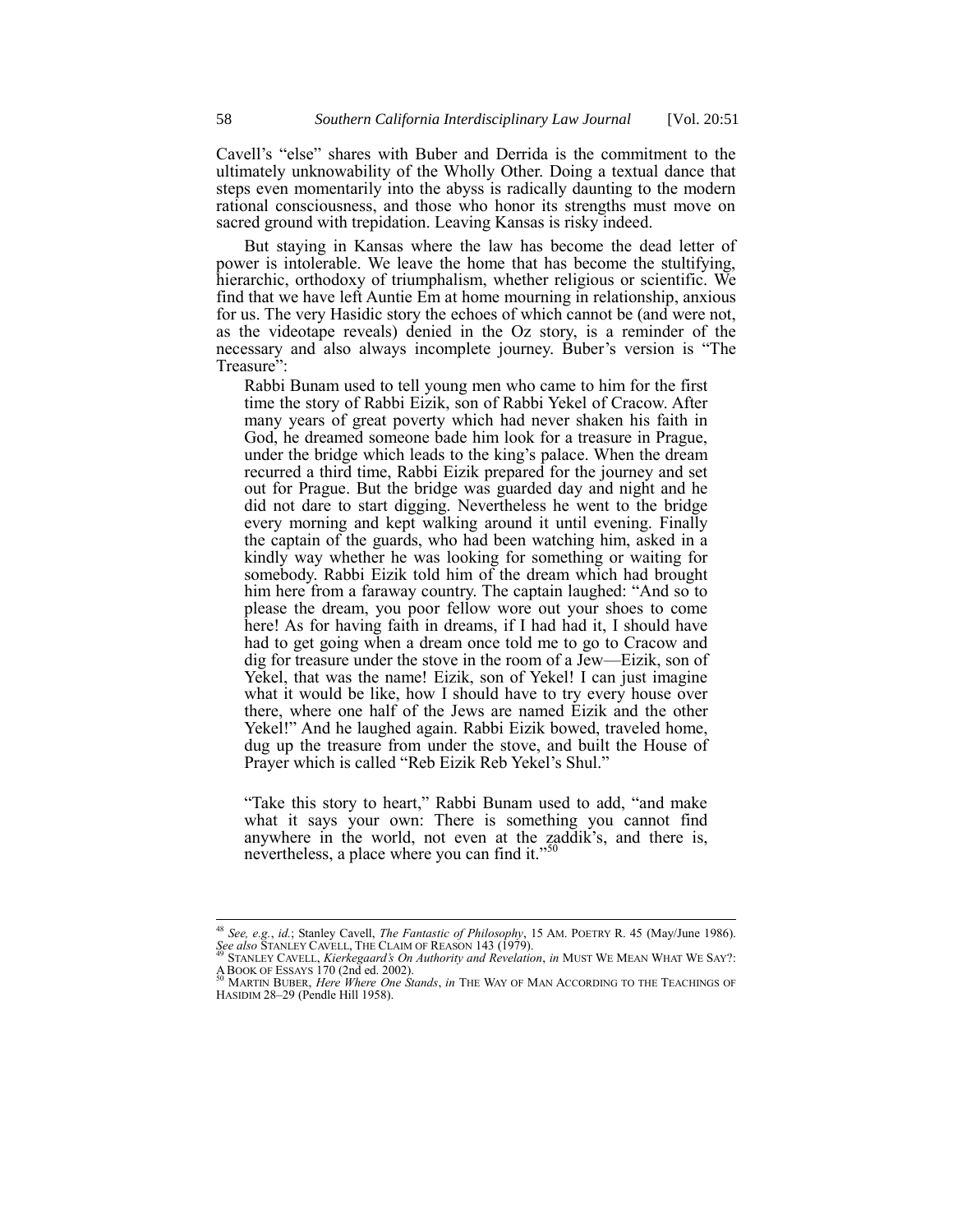As subsequent commentators have noted, "the treasure was all the while, as it were, in his own backyard."<sup>51</sup> When I suggested that *The Wizard of Oz* was based on a Hasidic story at the dinner the night before the roundtable, the philosophical men scoffed. Derrida then asked me to recount the story, which I could not do very well, particularly to such an openly skeptical audience, but he and I recognized it. At the beginning of the question period on the videotape the next day, Professor Bruce Erlich, an intense and problematic English professor, thanked me for my Hasidic tale. Perhaps he had been told of the dinner the evening before, including the "absurdity" of my suggesting the connection between Oz and Rabbi Eizek, and chose to affirm his recognition. $52$ 

<span id="page-8-0"></span>The sacred, the re-enchanted world, may be similarly recognizable, even when inexpertly (or deftly, as no name suffices) named. As Socrates noted in the *Meno*, there is no way to recognize what you do not know unless you already know  $it^{53}$ —that conundrum grounded his commitment to continue to try to learn, when we can never know whether we know. This is epistemic humility.

Such a practice of contingency is characteristic of aspects<sup>54</sup> of major religious traditions, and of story. Derrida's concern for story and spirit was seemingly not visible to the men gathered for the roundtable, but a 400 word portrait from the Internet Encyclopedia of Philosophy describes the "later" Derrida:

[T]he theme of responsibility to the other (for example, God or a beloved person) leads Derrida to leave the idea that responsibility is associated with a behavior publicly and rationally justifiable by general principles. *Reflecting upon tales of Jewish tradition*, he highlights the absolute singularity of responsibility to the other.<sup>5</sup>

l

[F]ilm historian Joanne Yeck writes, "reducing the intricacies of *Gone with the Wind's* epic dimensions was a herculean task . . . revisions were handled by a host of local writers, including Ben Hecht . . . . Producer David O. Selznick replaced the film's director three weeks into filming and then had the script rewritten. He sought out director Victor Fleming, who, at the time, was directing *The Wizard of Oz*. Fleming was dissatisfied with the script, so Selznick brought in famed writer Ben Hecht to rewrite the entire screenplay within five days." Hecht was not credited, however, for his contribution . . . .

<sup>51</sup> Robert Cohen, *New Wings for Our Prayers: On American Jewish Music*, TIKKUN MAG. (Mar. 27, 2008, 4:55 PM) http://www.tikkun.org/article.php/20090327095511603.

There is a tale perhaps to be told of such connections to the movie. In that period in Hollywood, screenwriters were often not credited, and one, Ben Hecht, often wrote for Victor Fleming. Hecht, with an exquisite sense of story and strong Jewish identity, wrote not only one of my favorite childhood stories, THE CAT THAT JUMPED OUT OF THE STORY (1947) but also THE BOOK OF MIRACLES (1939). Popular culture, via Wikipedia, provides this possible creative channel:

*Ben Hecht*, WIKIPEDIA THE FREE ENCYCLOPEDIA, http://en.wikipedia.org/wiki/Ben\_Hecht#Uncredited\_films (last visited Nov. 23, 2010).<br><sup>53</sup> SOCRATES, PROTAGORAS AND MENO 73 (Bengamin Jowett trans. 2005) ("And if there have been

always true thoughts in him, both at the time when he was and was not a man, which only need to be awakened into knowledge by putting questions to him, his soul must have always possessed this knowledge, for he always either was or was not a man?").

The other aspects—triumphalism, hierarchy, violence and stultifying orthodoxy—are the stuff of those who think themselves safe and justified even in in secularism. <sup>55</sup> Jack Reynolds, *Jacques Derrida (1930–2004)*, INTERNET ENCYCLOPEDIA OF PHILOSOPHY (Nov. 17,

<sup>2002),</sup> http://www.iep.utm.edu/derrida/#SH6b Internet Encyclopedia of Philosophy (last updated Jan. 12, 2010) (emphasis added).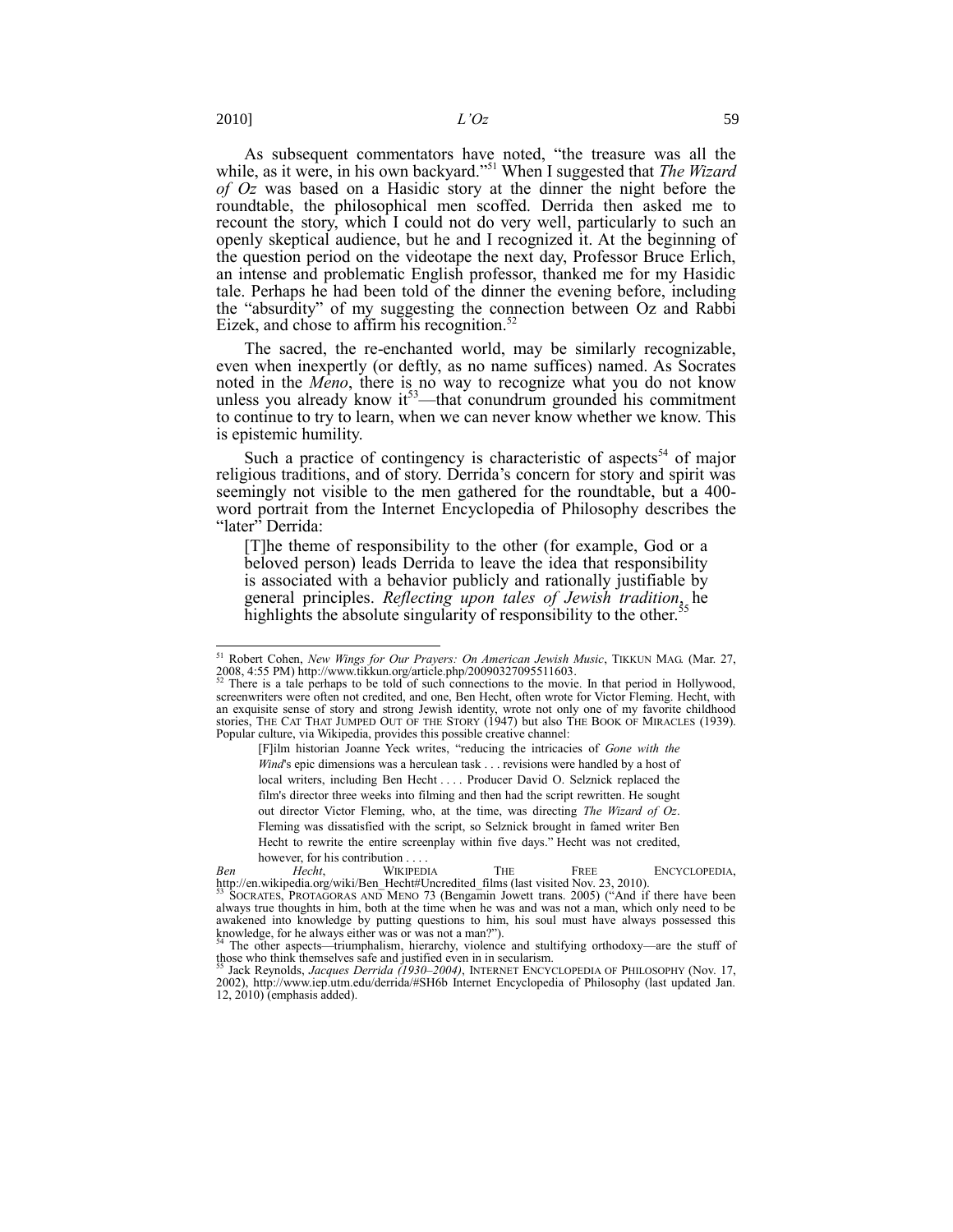Apparently imperceptible to the "massively masculine" perspective at that time in Nebraska, Derrida's intense concern for "for example, God or a beloved person" in the context of story created an audience of at least one who recognized what the videotape recorded, and more.

The Hollywood version of the story takes a Hasidic turn,<sup>56</sup> but not one which erases the inherently feminist sensibility of a story about good witches and professorial men who are good men but not so great wizards.<sup>5</sup> The concern with returning home is traditionally feminine, tracing the necessity of the feminine economy beyond calculation of which the Greek dramatists sought to remind us. Despite the necessity of publicly formulated rules and laws in a world of fallen creatures, the patriarchal severing of law from the spirit of the feminine has always already done violence.

Despite the violence, whether Walter Benjamin's originary violence<sup>58</sup> or Freud's primal hoard<sup>59</sup> or the fratricide of Cain,<sup>60</sup> there is also love. This is what Dorothy recognizes between her and Auntie Em, and what leads her home. It is what suffuses *The Post Card*, Derrida's text gathering fragments about Socrates and Freud—but like the great texts he reweaves, the text has two sides.<sup>61</sup> Plato's *Phaedrus*, which Derrida uses for writing/speech, is also a great text on love—and the text turns in the center. The second half of the *Phaedrus* is about writing and speech, the first about love. The first half of *The Post Card* is about/addressed with love (the addressee is of course ambiguous and plural, but wholly other and perhaps "fairly feminine"), and at its exact middle, page 260 of 521, Derrida declares that "I will attempt the beginning of this book  $\ldots$ ."<sup>62</sup> He then begins ruminations on masculine texts. In those deconstructions, he has already noted that Freud forgets Socrates at the crucial moment in retelling the story, the origins, of our present psyches.<sup>63</sup> Derrida is retracing the trace, the unknowable elusive, always already origin of the story in a way that suggests to me that there are fragments of an originary tale, and the story is always circulating uncannily. This is akin to the appearance in Buber of the Hasidic treasure that ends up in Dorothy Gale's back yard, much as the pearl of great price<sup>64</sup> determines where one buys a field to construct a home in the Christian parable. (If you want the pearl, you lease the mineral rights and dig it up—only if you want a place to stay do you commit to the whole field).

This sense of a retold tale never fully revealed knits the motion picture with the book, as well as with retellings of the story reflected the *Taking Oz* 

 $\frac{56}{10}$  Dorothy's "own backyard" speech is in the movie but not the book.

<sup>57</sup> The Wizard's protest in the movie is one clear echo of the book text. BAUM, *supra* not[e 4,](#page-0-0) at 154. <sup>58</sup> *See* Derrida, *Force of Law*, *supra* not[e 31.](#page-4-0)

<sup>59</sup> *See* SIGMUND FREUD, CIVILIZATION AND ITS DISCONTENTS (James Strachey ed. & trans., W. W. Norton & Co.1989) (1930). <sup>60</sup> *Genesis* 4:8 (King James). *See also* JAMES ALISON, RAISING ABEL: THE RECOVERY OF

ESCHATOLOGICAL IMAGINATION (1996). <sup>61</sup> DERRIDA, *supra* note [2.](#page-0-2)

<sup>62</sup> DERRIDA, *supra* note [2,](#page-0-2) at 259, 260.

<sup>63</sup> *See* DERRIDA, *supra* note [2](#page-0-2), at 146 (referencing Freud's similar attempts to erase Nietzsche), *id.* at 263–71 (elaborating on Freud's attempts in the more traditionally scholarly second half of THE POST  $\operatorname*{CARD}_{64}$ .

Matthew 13:45-46 (The Revised English Bible with the Apocrypha).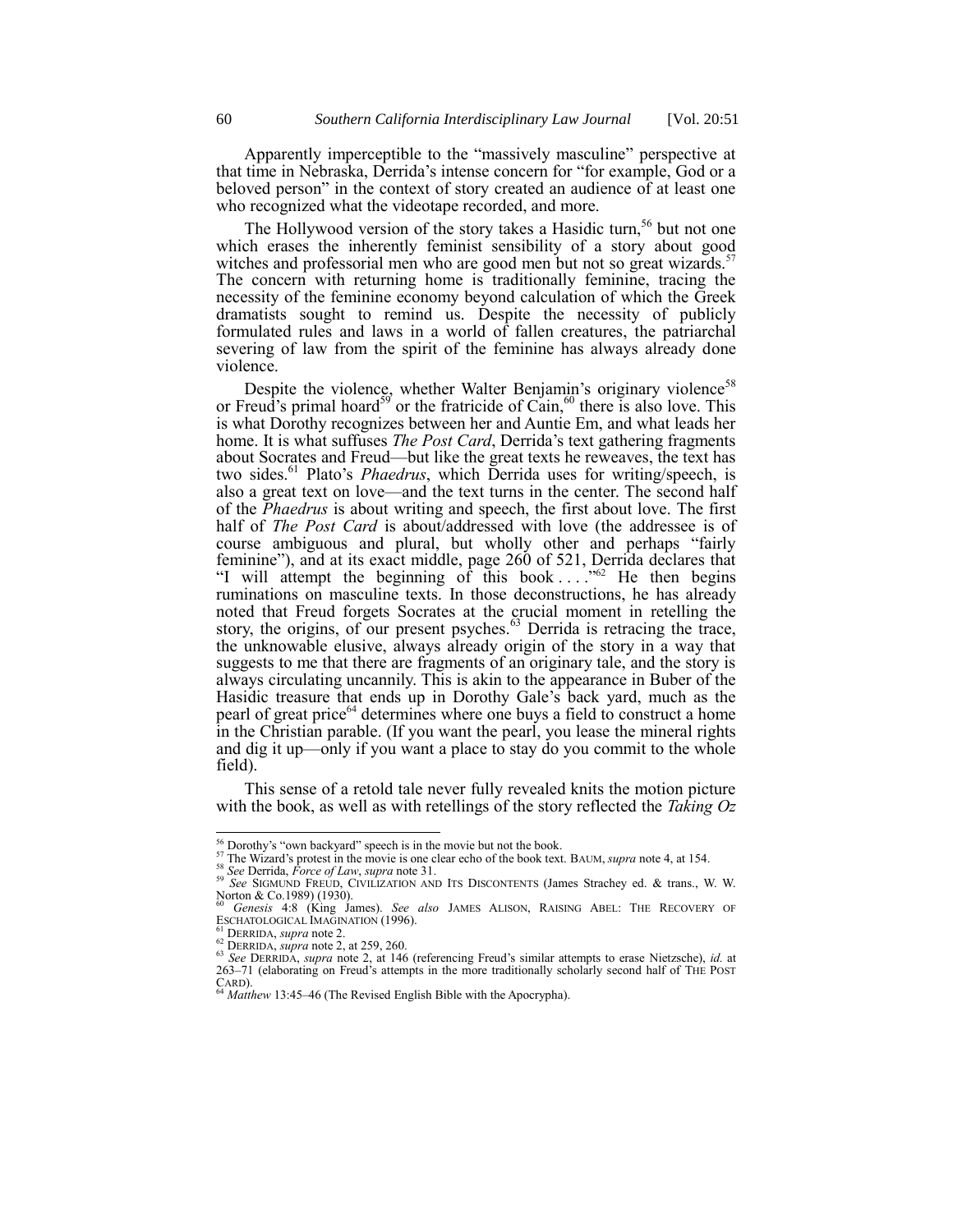*Seriously* articles in this volume and in my welcome home to Derrida. The story ever hidden in plain sight, retelling itself in unpredictable variation, directs attention to the fate of the nomad, of the stranger in a strange land. Dorothy runs away to the other side of the rainbow but then only wants to return home.<sup>65</sup> This peripatetic movement may be kin to deconstruction, or to an ongoing sense of our inherent dislocation this side of heaven, or to the hermeneutics of suspicion after the Enlightenment, or awaiting the messiah, or perhaps the effect of our being unable to step into the same word or river twice. Or to trying to find a place this side of the rainbow where Toto is not threatened by the arbitrary law.

## PREFACE?

In the interchange with the philosophy professors who told the version of the story that rang true for them, perhaps new things will emerge. The selfsame would, in my version, be the story that Professor Martin reiterated to me even after my multiple notices that the videotape of the roundtable, which he watched, does not contain what he avers. With interesting good humor, Professor Martin wondered why I was still "hung up" on a story he plans to write an entire book chapter about based on his spectatorship—still without having watched the video I had sent him. He reiterated his memory that Derrida had deliberately evaded an apparent trap by identifying with Toto:

My basic memory of what you did on the panel, and of course I didn't know who you were at the time or until quite recently, is that you gave a fairly long account of the scenario from The Wizard of Oz, which I suppose was for Prof. Derrida's benefit (and perhaps you had asked him beforehand if he knew this film, obviously I don't know), but surely you can imagine this seeming a bit odd66 to an audience in the Midwest, and then you related the scene with Toto pulling away the curtain and showing that the wizard did all of his magic with smoke and mirrors. Then it appears that you asked Prof. Derrida if he was "like that," and for my part, being in the audience, it appeared that you were inferring that Derrida was like the wizard, but then he said, "Like who—the dog?"

There is nothing on the tape resembling my asking Derrida if he was "like that" or his replying "Like who—the dog?"<sup>68</sup> When Professor Martin repeated his memory, I had already sent him the first two-thirds of this Article with the quotations about memory. I had already sent him the compact disc of the video. I had already told him that the "record" on the tape and epistles was contrary to his story. Apparently, these were not particularly convincing to him.

j

 $\frac{65}{65}$  This elegant formulation comes from emerging scholar Astrid Farley.

<sup>&</sup>lt;sup>66</sup> See infra text accompanying not[e 88.](#page-14-0)

 $67$  E-mail from Bill Martin to author (Jun 30, 2010 at 11:55 PM) (on file with author) (internal citation added).<br><sup>68</sup> This would be ungrammatical, as it would properly be "like whom" and Derrida's sense of grammar

was exquisite.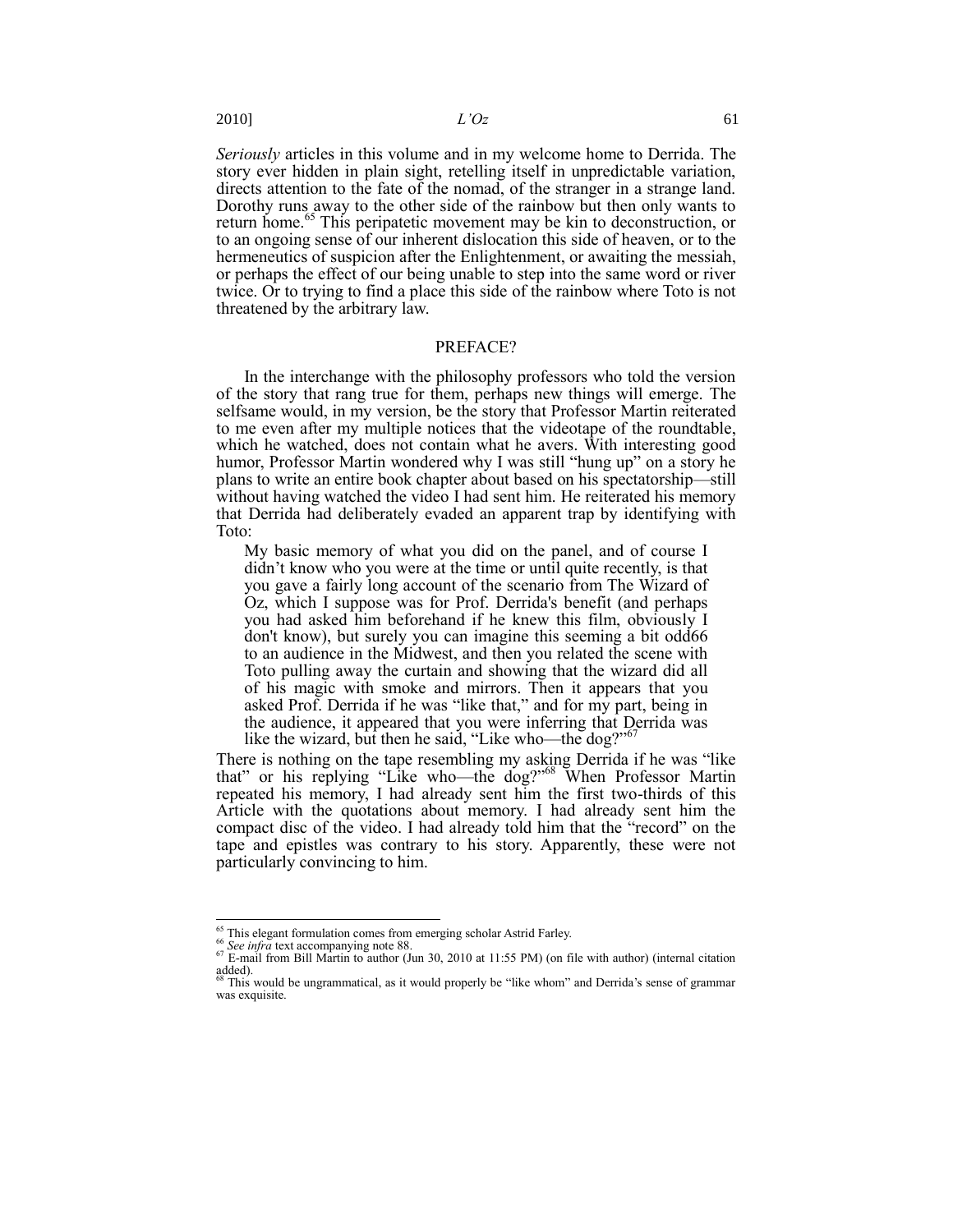Such turns of memory are not incomprehensible; as the citation at the beginning of this Article suggests; it is very human. I just shared a meal with a scholar friend of nearly thirty years and found that my version of the (still striking) story of his long-term personal, spiritual, and professional relationship with one of my favorite women was off-key on more than one count. But he only needed to tell me once.

The motive force here is not, I pray, simply sheer self vindication, but to give full play to the story. Thus, I responded with care but not condemnation to Professor Naas, in whose book Professor Martin's version was recounted, after his full and courtly apology, when he again misread, somewhat editing the woman to the margins (of course he had not yet viewed the tape):

Your response to me [I wrote to Professor Naas] says this:

In retrospect, your own recollection of the story makes much more sense and shows Derrida taking the story you introduced in unexpected and even more interesting directions than my deformation of it (as Derrida hears "Toto" to mean either the "all" or perhaps even the "wholly other," the tout autre. And, yes, I can well imagine Derrida writing to you in friendship and with a bit of a smile, "Dites-le à Toto").

How fascinating that you attribute to Derrida taking the story in "unexpected and even more interesting directions" when [as I had indicated] I had taken the story there. He heard what you note because I said it and because he had ears to hear, not because he drew it out himself originally. Now, I don't think authorship is quite Authorship, and don't imagine that we own the stories within which we live, but I ask you to read the new part of the article I sent you, and WATCH what "happened" yourself. There you may, I do hope, find the power of the story, and why it asks fidelity, not just apology.<sup>69</sup>

In an attempt to practice fidelity to the narrative momentum shared by all whom the story touched, I continued:

I suggest that the delight people take in the false story is because of the carnivalesque cast that came from the "transgression" in telling the story as I did, and its connecting Derrida to the quintessential "American" story. You may quite enjoy, later in the tape in the questioning period, Derrida<sup>f</sup>s refusal to be "some passive broomstick"—that broomstick that I had asked about in my telling of the story (just whose was it, and why did the Witch of the West have it, and why did the Wizard require it  $[back?]$ ?

The carnivalesque characterizes the feminine play that both precedes and comments upon the "massively male" text.<sup>71</sup> Derrida played—and not ―for keeps‖ or in competition primarily—as my first e-mail to Professor Naas suggested: "Perhaps you had some sense of how small and simplistic (not to mention anti-feminine) the described put-down would have been,

j  $^{69}$  E-mail from author to Michael Naas (July 1, 2010, 11:27 AM) (on file with author). <sup>70</sup> *Id.*

<sup>&</sup>lt;sup>71</sup> See supra text accompanying note [24.](#page-3-0)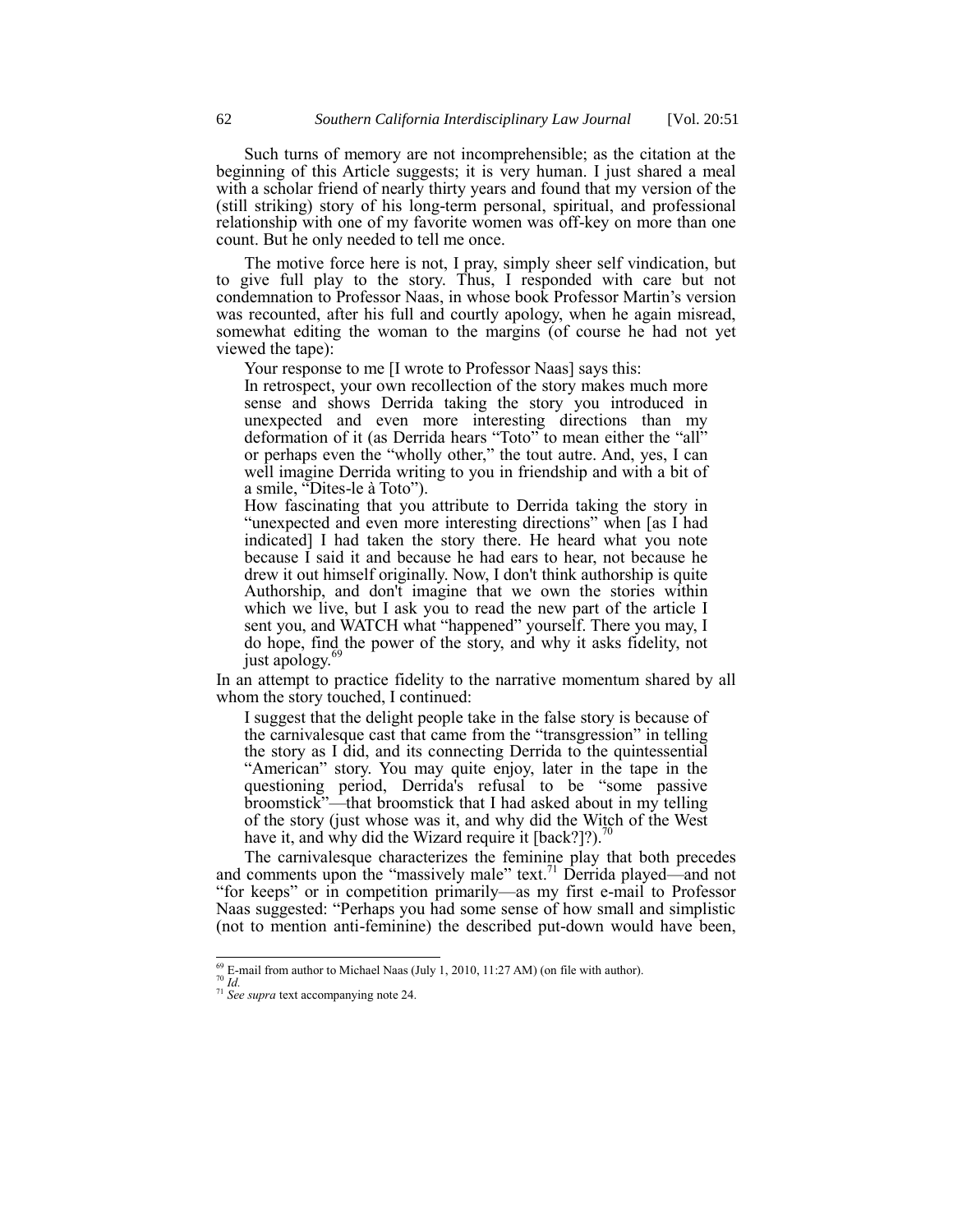had it happened.<sup>772</sup> As I explained to him and Professor Martin, my story had multiple purposes, one of which was truly hospitality (not one person from the law school teaching faculty or administration spoke a word to him, much less gave him the courtesy of welcome). Another was to use story for what feminist postmodernists have called "carnivalization"--- the "intrusion of play, humour and folk culture into high discourses such as philosophy" according to Shannon Bell<sup>73</sup> (I add a bit of Catholic contemplative turning to it, however). Yet another was to speak out as other—I was on a law teaching faculty of twenty-four white guys and a white woman, who said she was neither feminine nor feminist, and I *was* difference. Another primary purpose, to encounter him (because I read him as radically and brilliantly faithful to the becoming Wholly Other), was well met.

Everyone on the roundtable, including Derrida and me, was a professor and thus implicated in the patriarchy (as I put it to my students), so that any lampooning of professors included me as well as the director of one of the trio of the most distinguished academic credentialing institutions in France (Derrida). I referred to my students' discussion of possibly wearing huge styrofoam ears to the roundtable, playing on Nietzsche's portrait of passivereceptive students in the phallogocentric academy.<sup>74</sup> The professor/wizard role belonged simultaneously to Derrida and to all of us (then and now).

My venture into playful narrative was apparently incomprehensible to Professor Martin, who wrote of his expectations and consequent frustrations when at the talk the night before the roundtable, long lines of people wanted to press their own comments on Derrida, not discuss his work. Professor Marin felt that the roundtable should have been commentary on Derrida's texts. As I conveyed to Professor Martin, the intention of the roundtable participants and creators was different; the construction of a respectful but diverse community of discourse was primary. Discourse may refer to prior texts, but more engagingly it may treat the things already said as part of an ongoing conversation. More detailed textual references would indeed appeal to a graduate student immersed in Derrida's work, which Professor Martin was at that time, but not necessarily to those who wanted to perform something less limited.

In my experience, philosophy's explicit turn to what is performed rather than merely what is said, was faithfully practiced in Socrates, Buber, and often, Derrida. The ludic, playful, and sacred aspects of full human discourse in the presence of ideas move to transform the selfsame's tyranny and alienation. We are often lost seemingly far from home, faced with the void. <sup>75</sup> The vital quality of relationship with the Other and the Wholly

 $\overline{a}$ 

 $^{72}$  E-mail from author to Michael Naas (June 26, 2010, 11:07 AM) (on file with author).

<sup>&</sup>lt;sup>73</sup> Shannon Bell, *Tomb of the Sacred Prostitute: The Symposium*, *in* SHADOW OF SPIRIT: POSTMODERNISM AND RELIGION 198, 199 (Philippa Berry & Andrew Wernick eds., 1992). I add a bit of

Catholic contemplative turning to it, however. <sup>74</sup> I had assigned them excerpts concerning Nietzsche from JACQUES DERRIDA, THE EAR OF THE OTHER

<sup>(1985).&</sup>lt;br><sup>75</sup> "[*Time and the Other*] represents an attempt to escape from this isolation of existing, . . . . There is no rupture of the isolation of being in knowledge . . . . [B]eing in direct relation with the Other is not to thematize the Other and consider him in the same manner one considers a known object, nor to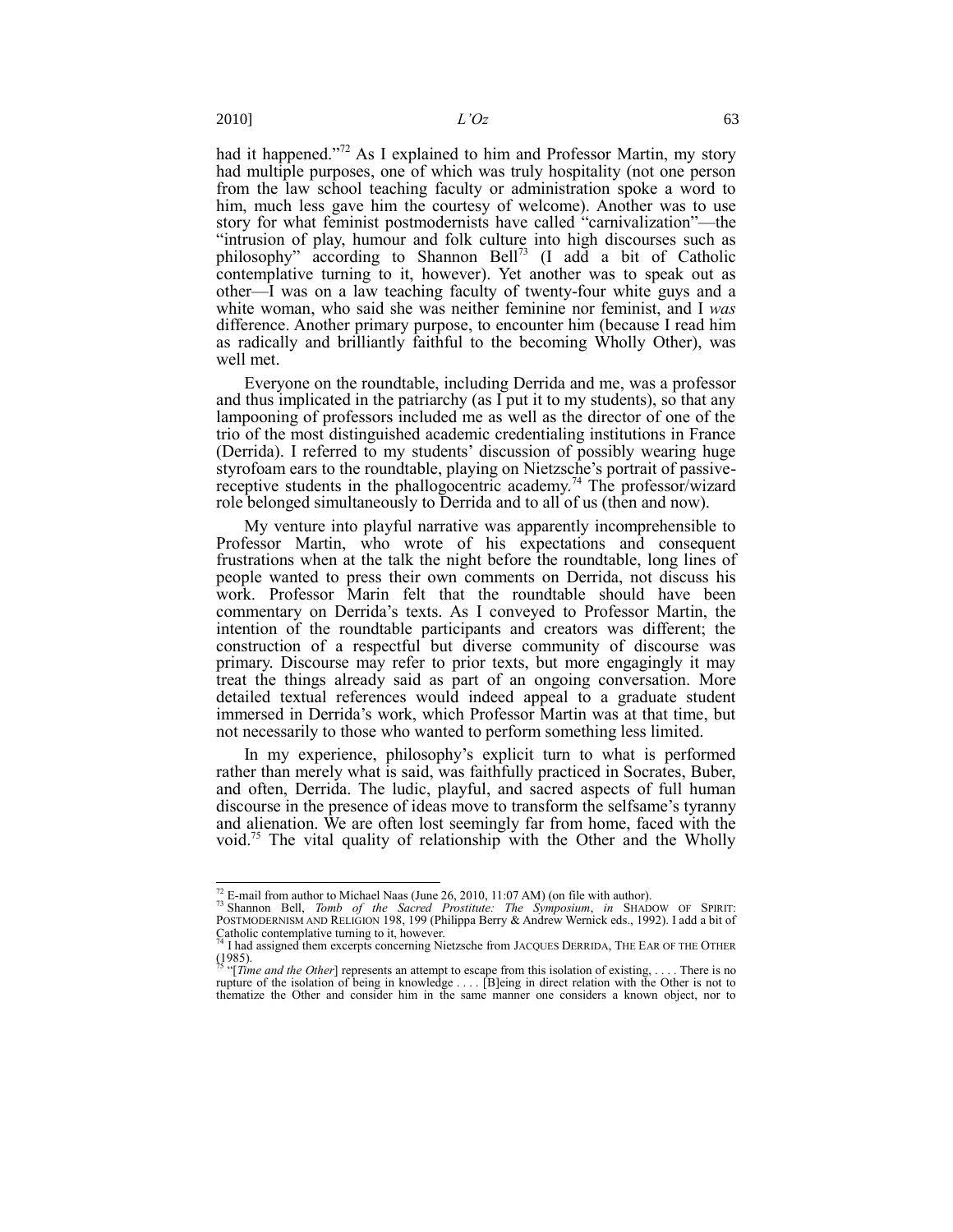Other depends on openness to the unexpected, acknowledgment of mystery, cognizance of narrative, and love. It entails stories, and hospitality, and carnival, in the face of the Impossible.

As Derrida said at the roundtable, there is home and there is not home. He hoped there was home—"Nebraska is home" he joked<sup>76</sup>—but in this guise, this "earthly" realm, we are not securely home yet. And perhaps we always already are home, but we do not know that in any stable sense. What Dorothy knows, however, is that a place where the law of domination relentlessly tries to confine the wordless All (who in the book is the source of laughter<sup>77</sup>) is not a true presence.

What will happen next in this story of stories and philosophy and law? No rule can dictate, no law can regulate the succeeding chapter. The constitutive tension between the attempt to formulate generalities, to write laws, and the radical particularity of those called by name, precludes legislative fiat over future narrative. Only the participation by those in relation to the Other can form story/ies. Levinas reminds us that the Other disrupts the thematization that objectifies, but continued movement of such disruption, of the alternation of recovery and rupture, is always undeterminable, "wherein laws have no more sense than the face-to-face with the neighbor.<sup>778</sup> The trick here is to remind the professors in the massively male academy of the predictable isolation of the feminine while remaining open to what that (I hope gentle and respectful) reminder may elicit, to name the momentum of the selfsame while listening for the uncontrollable, unthematized Other's voice. To thematize is to reduce the Other to the laws of deterministic prediction, to the phallogocentric dominant discourse. To invite to conversational play is to hope for more.

When Dorothy hoped for more, she set out on a journey of both desperation (fleeing Toto's imprisonment) and aspiration (heading somewhere over the rainbow). She was turned back toward home by Professor Marvel's basket-search's production of her image of the loving feminine, Auntie Em's photo, which Dorothy carried with her.<sup>79</sup> Once begun, however, the journey is not predetermined, nor is the way home; thus Ms. Gale is met on her road back to the farm by her namesake force of nature, a wind that relocates her dramatically to a land where none of the laws she knows hold sway.<sup>80</sup> First on the list of outlaws, I would argue, are good witches ("wanted" in so many ways<sup>81</sup>).

Women of power and spirit operating in public have been illegal in the lawful narrative of the United States. The vehicle of oppression that Arthur

communicate a knowledge to him." EMMANUEL LEVINAS, ETHICS AND INFINITY: CONVERSATIONS WITH PHILIPPE NEMO 57 (Richard A. Cohen trans., Duquesne Univ. Press 1985).<br><sup>76</sup> DVD: Derrida Roundtable UNL 1989, *supra* not[e 20.](#page-2-1)

<sup>77</sup> L. FRANK BAUM, L. FRANK BAUM'S THE WONDERFUL WIZARD OF OZ 8, 8–9 (Univ. of Cal. Press

 $1986$ ).<br> $78F$ EMMANUEL LEVINAS, OF GOD WHO COMES TO MIND 134 (Bettina Bergo trans., Stanford Univ. Press

<sup>1998) (1986).</sup> 

<sup>79</sup> THE WIZARD OF OZ, *supra* not[e 5.](#page-0-1)

<sup>80</sup> *Id.*

<sup>&</sup>lt;sup>81</sup> *See generally* the works of Mary Daly (self-proclaimed "revolting hag") including MARY DALY & JANE CAPUTI, WEBSTERS' FIRST NEW INTERGALACTIC WICKEDARY OF THE ENGLISH LANGUAGE: CONJURED BY MARY DALY IN CAHOOTS WITH JANE CAPUTI, (1987).